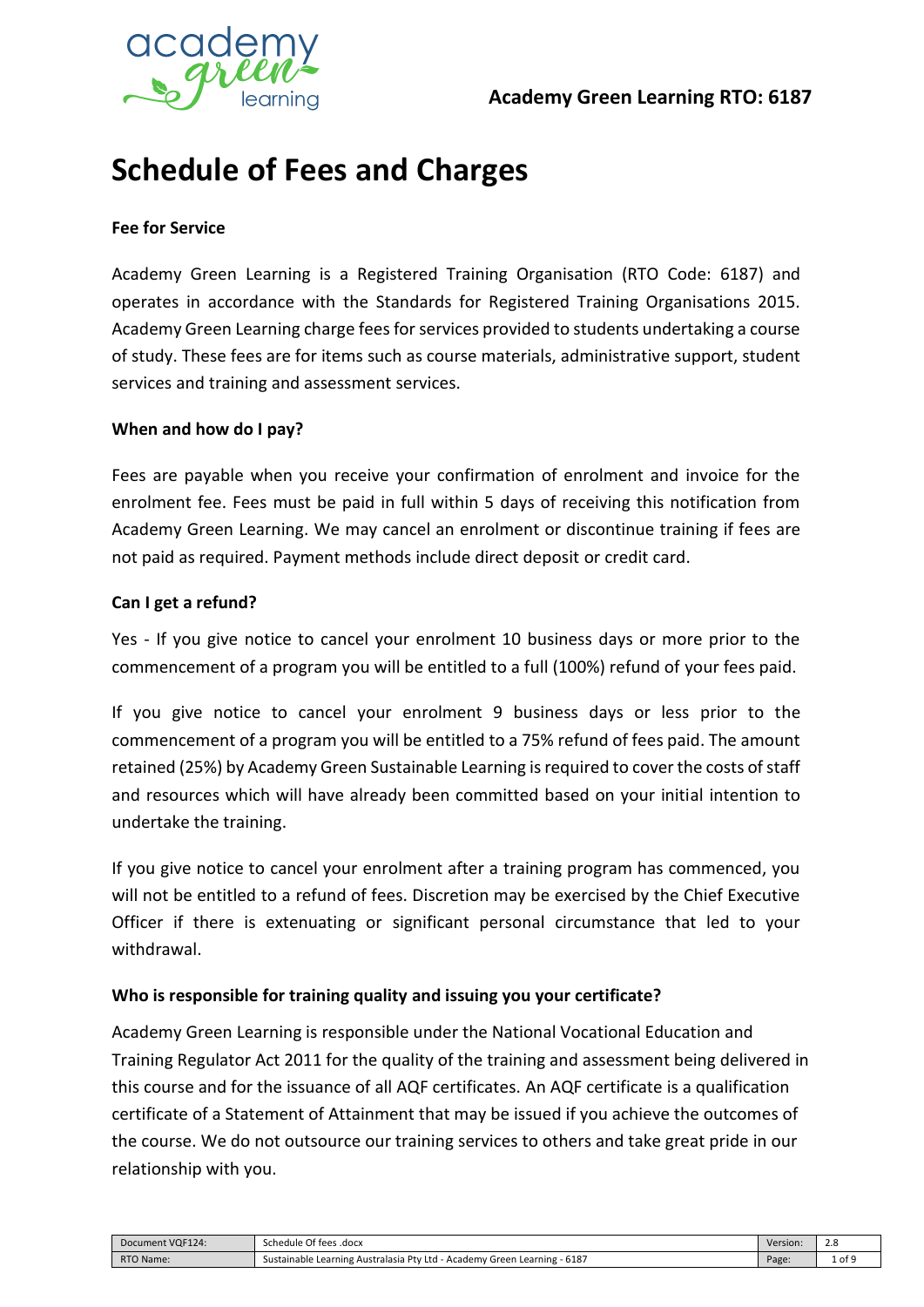

#### **Our guarantee to you**

If for any reason Academy Green Learning is unable to fulfil its service agreement with a student, Academy Green Learning must refund the student's proportion of fees paid for services not yet delivered. So, as an example, if you had paid in full for a course which had 2 units of competency and you had completed 1 unit at the time a course was cancelled, you would be entitled to a 50% refund on your fees paid.

#### **How do I get a refund?**

To obtain a refund you are required to give written notice to cancel your enrolment and complete a Refund Request Form which can be obtained from reception or by contacting us by phone and requesting a copy. Written notice may be in the form of an email or letter. Where refunds are approved, the refund payment will be paid via electronic funds transfer using the authorised bank account nominated by you. This payment will be made within 14 days from the time you gave written notice to cancel your enrolment.

#### **Are my fees protected in case I need a refund?**

Yes - Academy Green Learning has a responsibility to limit the collection fees paid by students to minimise the amount paid in advance at any time. To meet this requirement, Academy Green Sustainable Learning cannot request a prospective or current student to prepay fees more than a total of \$1500 (being the threshold prepaid fee amount). This means paid prior to the commencement of a course or during the delivery of the course. If for any reason Academy Green Learning needed to cancel the course, if means that your total liability is limited to \$1,500 at the most. It is a smart way to protect students as consumers.

#### **Am I protected under Australian Consumer Law?**

Yes, as a student undertaking a vocational education and training course, you are protected under Australian Consumer Law and under State and Territory consumer protection laws. These protections include areas such as unfair contract terms, the consumer guarantees, to statutory a cooling-off period, and unscrupulous sales practices. You can find out more information about your rights as a consumer from the Australian Consumer Law website which includes a range of helpful guides relating to specific areas of protection. Please visit the following site for more information: **Australian Consumer Law** 

| Document VQF124: | Of fees .docx<br>Schedule                                                                            | Version: | Z.C            |
|------------------|------------------------------------------------------------------------------------------------------|----------|----------------|
| RTO Name.        | Learning - 6187<br>! Australasia Ptv<br>u - Academv<br>Ltd<br>Green<br>Sustainable<br>Learning<br>__ | Page.    | ີດ f<br>Z UI : |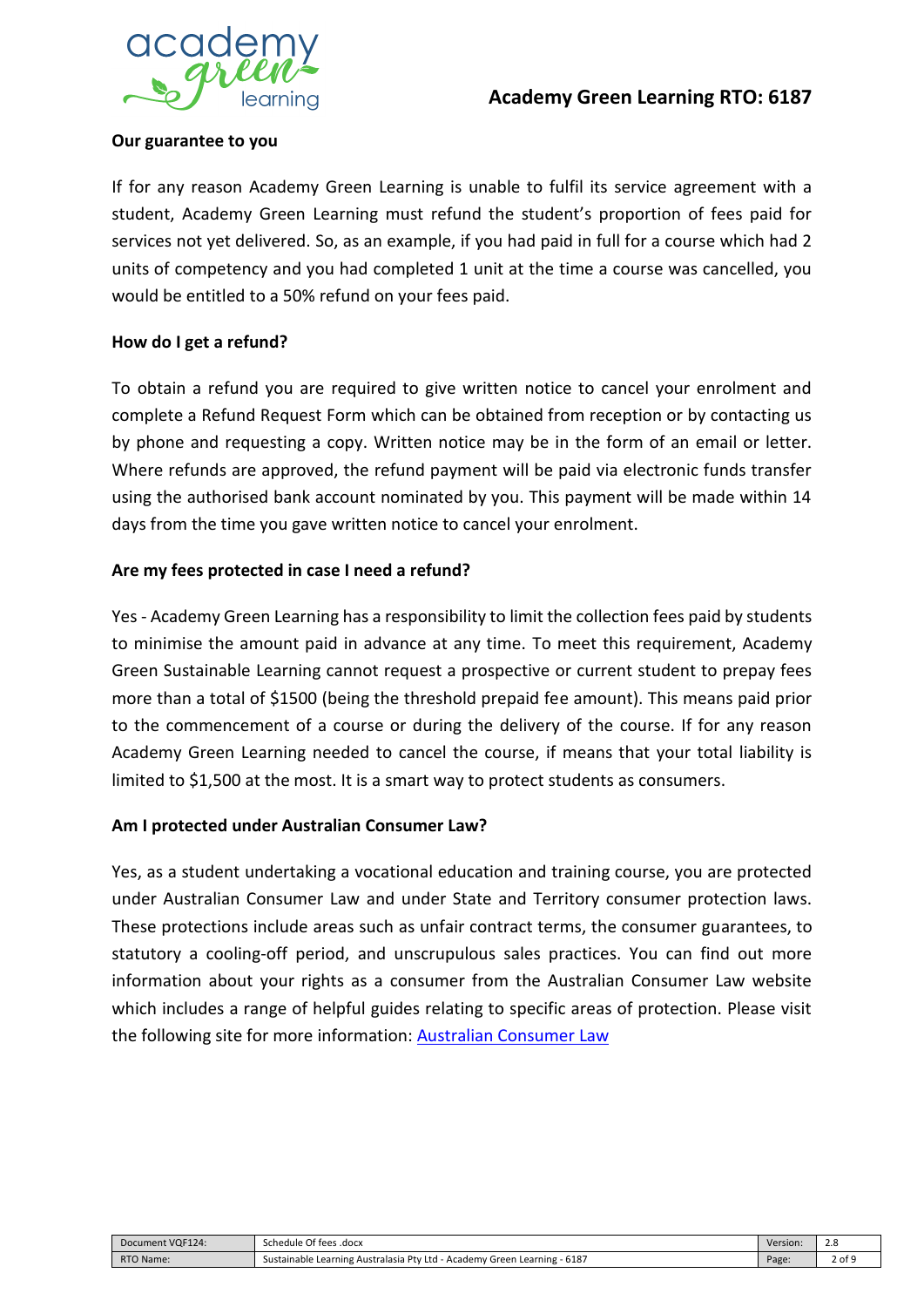

#### **Do I pay GST in my tuition fees?**

No – Training tuition fees are GST exempt under section 38-85 GSTR 2003/1 Goods and Services Tax, tax ruling. The ruling explains the supply of a course for 'professional or trade course' is a GST-free education course. GST does however apply on the payment of some miscellaneous charges which are described below in Other Charges.

#### **Changes to terms and conditions**

Academy Green Sustainable reserves the right to amend the conditions of the student's enrolment at any time. If amendments are made that effect the student's enrolment the student will be informed 7 days prior to changes taking effect. Students then have 28 days to submit an appeal from the date they were informed of the decision. Further information about appealing a decision is contained in the Learner Handbook.

#### **Courses Fees**

In accordance to Clause 7.3 (Standards for RTOs 2015) Academy Green Learning does not accept payment of more than \$1500 from a student prior to qualification/course commencement. Following commencement, where the RTO requires payment of additional fees in advance from the student, at any given time, the total amount does not exceed \$1500.

#### **Smart and Skilled training?**

If you can answer Yes to all 4 questions, you're eligible to enrol in a government-subsidised course with an approved Smart and Skilled training provider

- 1. 15 years old or over?
- 2. no longer at school?
- 3. living or working in NSW?
- 4. an Australian citizen, Australian permanent resident, humanitarian visa holder or New Zealand citizen?

Under Smart and Skilled, fees apply for your selected program. The fee amount you pay and the government contribution is dependent on your eligibility. The courses are subsidised for all eligible participants with a further concession rate available for those in receipt of some government benefits.

If you are a Centrelink recipient, we will need documentation from you which will assist us in calculating your Fee or your eligibility for fee exemption.

If you apply for Recognition of Prior Learning or Credit Transfer the qualification price will be adjusted and a new student fee will be determined.

| Document VQF124: | Schedule Of fees .docx                                                                       | Version: | Z.C    |
|------------------|----------------------------------------------------------------------------------------------|----------|--------|
| RTO Name:        | Green Learning - 6187<br>: Learning Australasia Ptv<br>v Ltd - Academy<br>Sustainable<br>. . | Page.    | 3 of 9 |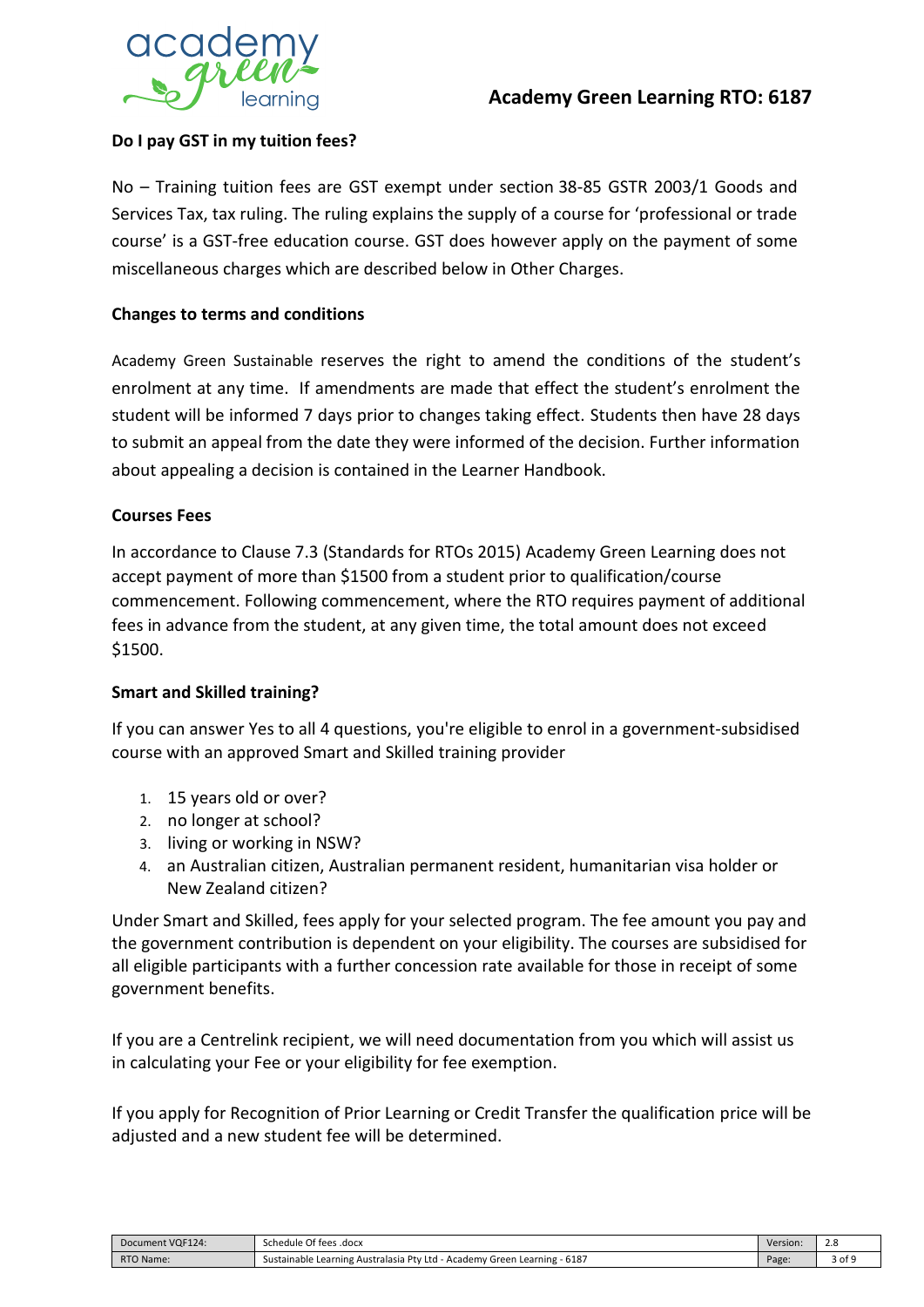

#### **Exemptions**

An exemption is where no fee is charged to the student. For exemptions, the government subsidises the total cost of the qualification.

Fee exemptions are available to eligible students who:

- are Aboriginal or Torres Strait Islander (through descent, self-identification or community identification)
- meet the Smart and Skilled disability criteria (proof of a disability support pension or documentary evidence from an appropriate medical professional is required)
- are the dependants of disability support pension recipients.
- Proof of identification and evidence of eligibility will need to be provided.

#### **Concession fees**

Concession fees are discounted fees for disadvantaged people who are studying for qualifications up to and including Certificate IV.

The concession fee applies to the whole qualification and is a flat fee set for each qualification level, ranging from \$80 for a foundation skills course to \$240 for a Certificate III or IV.

To be eligible for the concession fee, you must meet the government subsidised fee requirements and meet one of the following criteria:

- are receiving a specified Australian Government welfare benefit or allowance at the time of their enrolment (e.g. age pension, carer payment, Newstart allowance, Veterans' Affairs pension, single parenting payment or youth allowance). Evidence will need to be provided
- are the dependants of a recipient of specified Australian Government welfare benefits or allowances.
- Proof of identification and evidence of eligibility will need to be provided.

#### **Traineeships – Special Circumstances**

If you enrol in an approved traineeship course without evidence of being a trainee, you will be asked to pay the relevant student fee for the qualification.

If you subsequently provide evidence that you were an apprentice or a trainee at the time you enrolled, you will be refunded the difference between the qualification level Student Fee and the relevant apprenticeship fee or traineeship.

#### **Fee Free Traineeships (NSW only)**

Traineeships are a proven pathway to well-paid jobs in a diverse range of careers. In NSW, traineeships are also fee free.

<https://vet.nsw.gov.au/choosing-vet/fee-free-traineeships>

| Document VQF124: | Of fees .docx<br>Schedule                                                                                         | Version: | $\sim$<br>ں ـ<br>$\sim$ |
|------------------|-------------------------------------------------------------------------------------------------------------------|----------|-------------------------|
| <b>RTO Name:</b> | 1 Learning - 6187<br>e Learning Australasia Ptv '<br>Sustainable<br>7 Ltd - Academy Green<br>$-$<br>$\sim$ $\sim$ | Page:    | 4 of 9                  |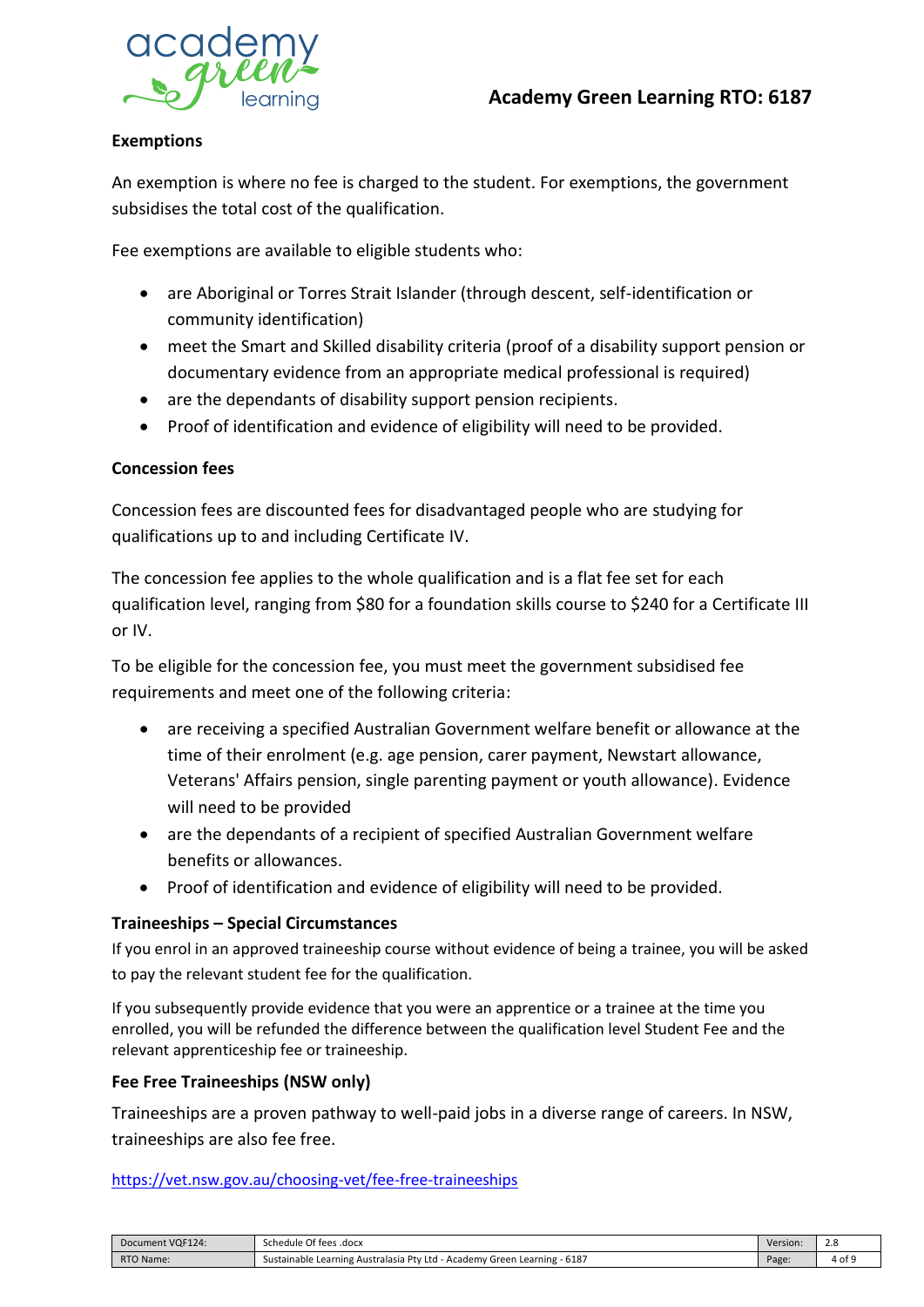

| <b>Schedule I. Course Fees and Payment Schedule</b>              |                    |  |  |
|------------------------------------------------------------------|--------------------|--|--|
| <b>Course and Payment Schedule</b>                               | Fees Payable (A\$) |  |  |
| <b>BSB30120 - Certificate III in Business</b>                    | \$3200             |  |  |
| First Payment-Upon Enrolment                                     | \$975              |  |  |
| Second Payment- Second month of the commencement of training     | \$1250             |  |  |
| Third Payment-After completion of 50% of the units               | \$975              |  |  |
| <b>BSB30120 - Certificate III Business (Customer Engagement)</b> | \$3200             |  |  |
| First Payment-Upon Enrolment                                     | \$975              |  |  |
| Second Payment- Second month of the commencement of training     | \$1250             |  |  |
| Third Payment-After completion of 50% of the units               | \$975              |  |  |
| SIR30216 - Certificate III Retail                                | \$3200             |  |  |
| First Payment-Upon Enrolment                                     | \$975              |  |  |
| Second Payment- Second month of the commencement of training     | \$1250             |  |  |
| Third Payment-After completion of 50% of the units               | \$975              |  |  |
| <b>SIR40316 - Certificate IV in Retail Management</b>            | \$4,000            |  |  |
| First Payment-Upon Enrolment                                     | \$1300             |  |  |
| Second Payment- Second month of the commencement of training     | \$1300             |  |  |
| Third Payment-After completion of 50% of the units               | \$1400             |  |  |
| BSB40520 - Certificate IV in Leadership and Management           | \$,4800            |  |  |
| First Payment-Upon Enrolment                                     | \$1300             |  |  |
| Second Payment- Second month of the commencement of training     | \$1500             |  |  |
| Third Payment-After completion of 50% of the units               | \$1000             |  |  |
| Fourth Payment - After completion 75% of the units               | \$1000             |  |  |
| CPP30719 - Certificate III in Waste Management                   | \$4,200            |  |  |
| First Payment-Upon Enrolment                                     | \$1350             |  |  |
| Second Payment- Second month of the commencement of training     | \$1500             |  |  |
| Third Payment-After completion of 50% of the units               | \$1350             |  |  |
| CPP40919- Certificate IV in Waste Management                     | \$5,200            |  |  |
| First Payment-Upon Enrolment                                     | \$1200             |  |  |
| Second Payment- Second month of the commencement of training     | \$1500             |  |  |
| Third Payment-After completion of 50% of the units               | \$1500             |  |  |
| Fourth Payment - After completion 75% of the units               | \$1000             |  |  |

| Document VQF124: | Schedule Of fees .docx                                                                            | Version: | $\sim$<br>ت |
|------------------|---------------------------------------------------------------------------------------------------|----------|-------------|
| RTO Name:        | 6187<br><b>Pty</b><br>Ltd<br>Academy<br>Sustainable Learning Australasia<br>. Learning<br>' Green | Page.    | of !        |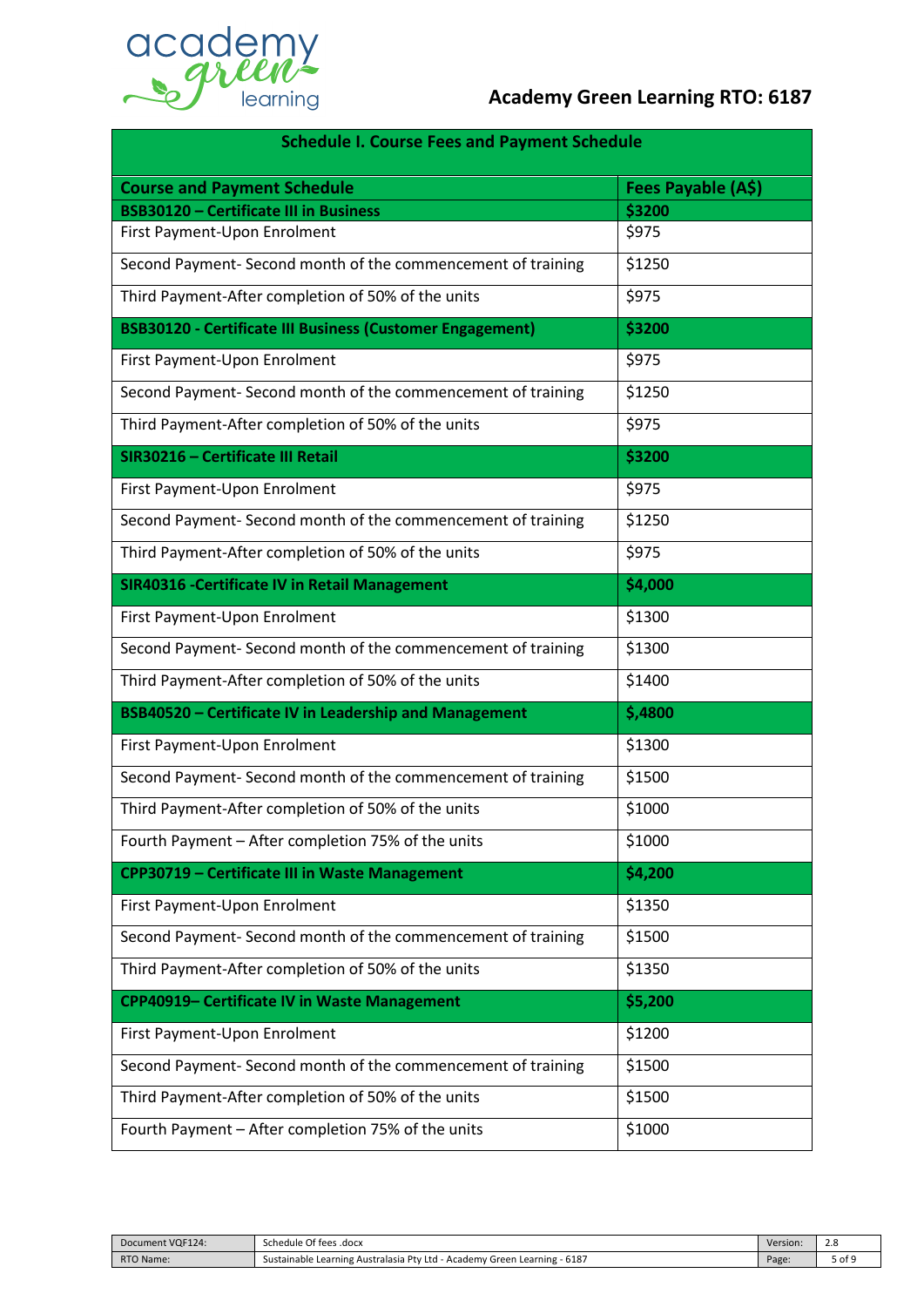

| <b>Schedule I. Course Fees and Payment Schedule (Continues)</b> |                    |  |  |
|-----------------------------------------------------------------|--------------------|--|--|
| <b>Course and Payment Schedule</b>                              | Fees Payable (A\$) |  |  |
| TLI31216 - Certificate III in Driving Operations                | \$4,800            |  |  |
| First Payment-Upon Enrolment                                    | \$1300             |  |  |
| Second Payment- Second month of the commencement of training    | \$1500             |  |  |
| Third Payment-After completion of 50% of the units              | \$1000             |  |  |
| Fourth Payment - After completion 75% of the units              | \$1000             |  |  |
| <b>MSM30116 Certificate III in Process Manufacturing</b>        | \$4,800            |  |  |
| First Payment-Upon Enrolment                                    | \$1300             |  |  |
| Second Payment- Second month of the commencement of training    | \$1500             |  |  |
| Third Payment-After completion of 50% of the units              | \$1000             |  |  |
| Fourth Payment - After completion 75% of the units              | \$1000             |  |  |
| FBP30117 Certificate III in Food Processing                     | \$4,800            |  |  |
| First Payment-Upon Enrolment                                    | \$1300             |  |  |
| Second Payment- Second month of the commencement of training    | \$1500             |  |  |
| Third Payment-After completion of 50% of the units              | \$1000             |  |  |
| First Payment-Upon Enrolment                                    | \$1000             |  |  |
| <b>CPP30316 - Certificate III in Cleaning Operations</b>        | \$4,200            |  |  |
| First Payment-Upon Enrolment                                    | \$1350             |  |  |
| Second Payment- Second month of the commencement of training    | \$1500             |  |  |
| Third Payment-After completion of 50% of the units              | \$1350             |  |  |
| TLI30319 - Certificate III in Supply Chain Operations           | \$4,200            |  |  |
| First Payment-Upon Enrolment                                    | \$1350             |  |  |
| Second Payment- Second month of the commencement of training    | \$1500             |  |  |
| Third Payment-After completion of 50% of the units              | \$1350             |  |  |
| SIT30616- Certificate III in Hospitality                        | \$3,800            |  |  |
| First Payment-Upon Enrolment                                    | \$1100             |  |  |
| Second Payment- Second month of the commencement of training    | \$1500             |  |  |
| Third Payment-After completion of 50% of the units              | \$1200             |  |  |
| SITSS00051 - Food Safety Supervisor                             | \$250              |  |  |
| A one-off payment upon enrolment                                | \$250              |  |  |
| TLIF1001 - BlueCard                                             | \$250              |  |  |
| A one-off payment upon enrolment                                | \$250              |  |  |

| Document VQF124: | Schedule Of fees .docx                                                                          | Version: | $\sim$<br>ت |
|------------------|-------------------------------------------------------------------------------------------------|----------|-------------|
| RTO Name:        | 6187<br><b>Ptv</b><br>Academy<br>Ltd<br>. Learning<br>Sustainable Learning Australasia<br>Green | Page     | ō of S      |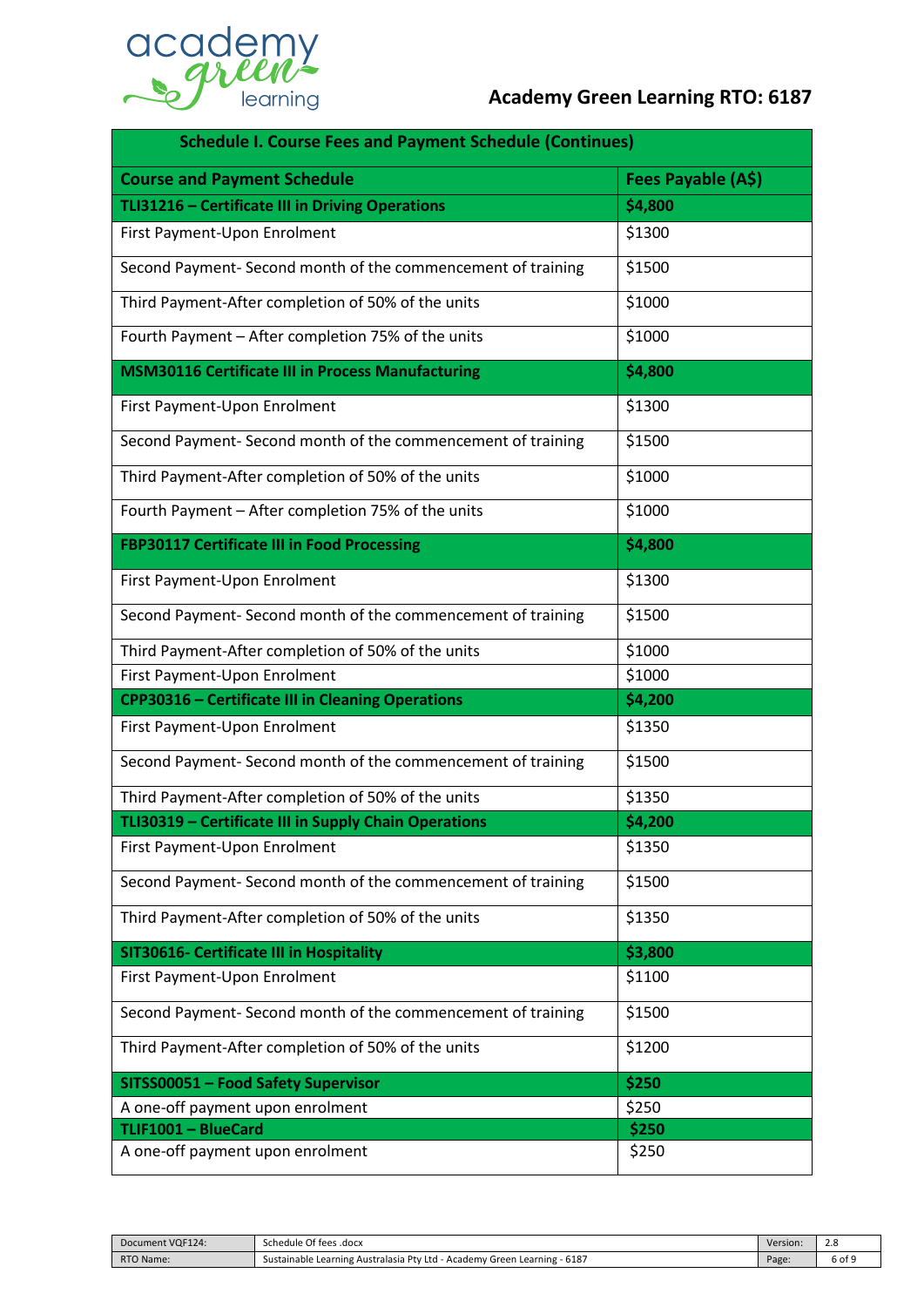

**Note.** 

- − All training tuition fees are exempt from the payment of GST. No GST included.
- − RPL fees are the same as the fee listed above for completing the listed course.

The fee structure described above is designed to limit the amount paid by students upfront and is structured to collect fees as the course progresses.

#### **Payment Plans**

We may consider a payment plan, under exceptional circumstances. Applications will be assessed on a case-by-case basis, under strict criteria.

#### **Other fees and charges**

#### **Miscellaneous Charges**

| l Item                                                                              | Cost                  |
|-------------------------------------------------------------------------------------|-----------------------|
| Copy Fee. Required where a student requests a photocopy of<br>their student record. | \$10.00 (Incl. GST)   |
| Re-issuing a qualification or statement of attainment                               | \$33.00 (Incl. GST)   |
| Re-issuing a qualification or statement of attainment (More<br>than 3 years)        | \$150.00 (Incl. GST)  |
| Replacement of issued learning/reference workbook and text                          | \$150.00 (Incl. GST)  |
| Re-assessment fee                                                                   | \$300.00 (GST exempt) |

#### **Special Notes:**

- − Students will be offered three (3) assessment opportunities during a normal training program for each assessment event. The re-assessment fee will only apply if the student chooses to seek additional assessment opportunities. The re-assessment service includes individual re-training to prepare the student for the re-assessment.
- − All training tuition fees are exempt from the payment of GST. No GST included.
- − RPL fees are identified above for completing an individual unit of competency. The initial application/enrolment fee for RPL into the above qualifications is \$1,500.00 with the balance of the fee due at the completion of the RPL assessment process before any AQF certificate is issued.

| Document VQF124: | Schedule Of fees .docx                                                                       | Version. | Z.C  |
|------------------|----------------------------------------------------------------------------------------------|----------|------|
| RTO Name:        | - Academy Green Learning - 6187<br>Ptv<br>∙ Ltd<br>Sustainable Learning Australasia I<br>___ | Page:    | of 9 |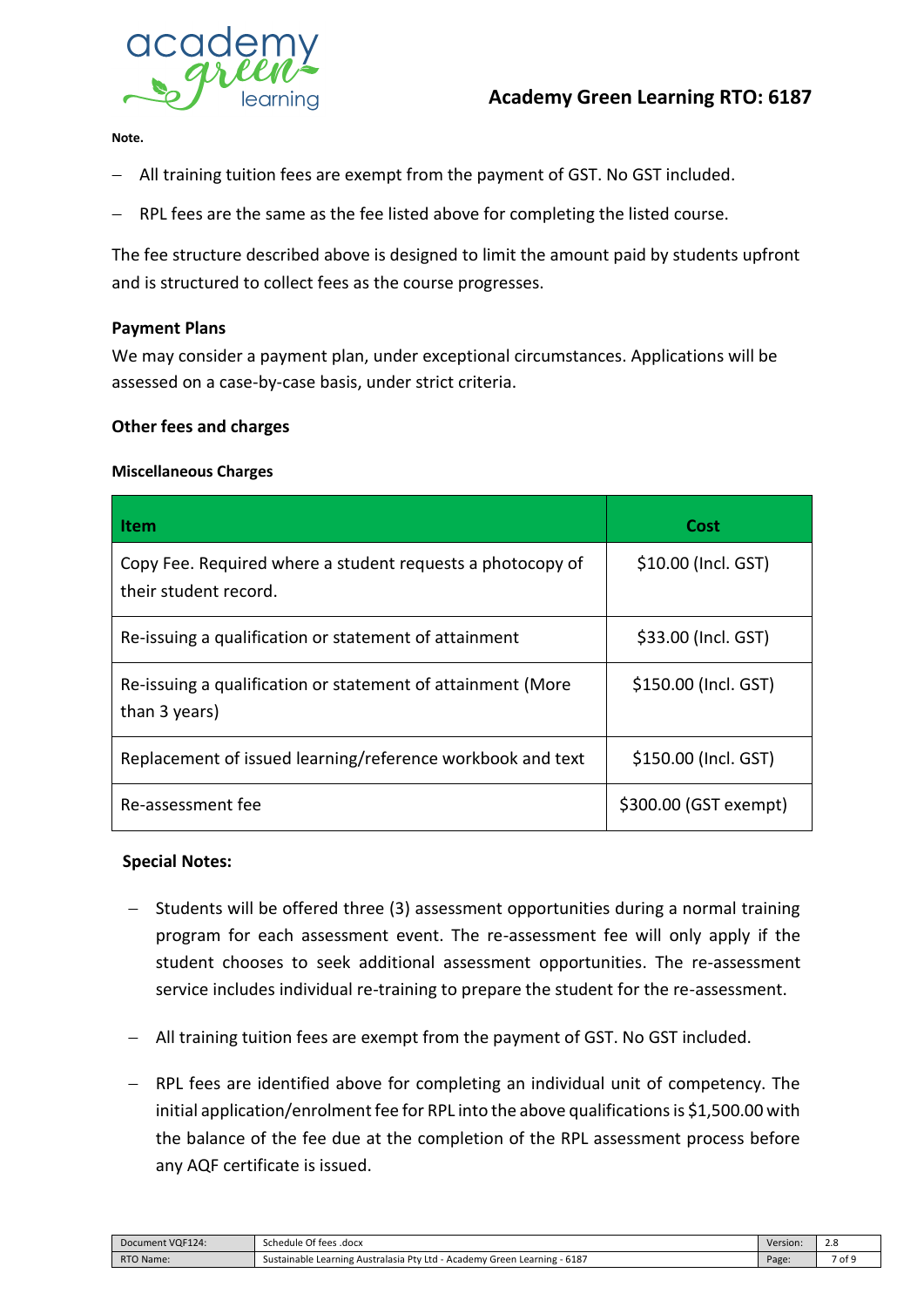### **Academy Green Learning RTO: 6187**



- − All fees must be paid in full before students can be issued with any AQF Certificate relating to their achievements.
- − Student should refer to the course brochure for the course they are considering for a detailed description of the services offered in each course.

| Document VQF124: | Schedule Of fees .docx                                                                      | Version: | z.o<br>__ |
|------------------|---------------------------------------------------------------------------------------------|----------|-----------|
| RTO Name:        | $-6187$<br>- Sustainable Learning Australasia Pty Ltd<br>· Academy<br>' Green<br>ı Learning | Page:    | 8 of s    |